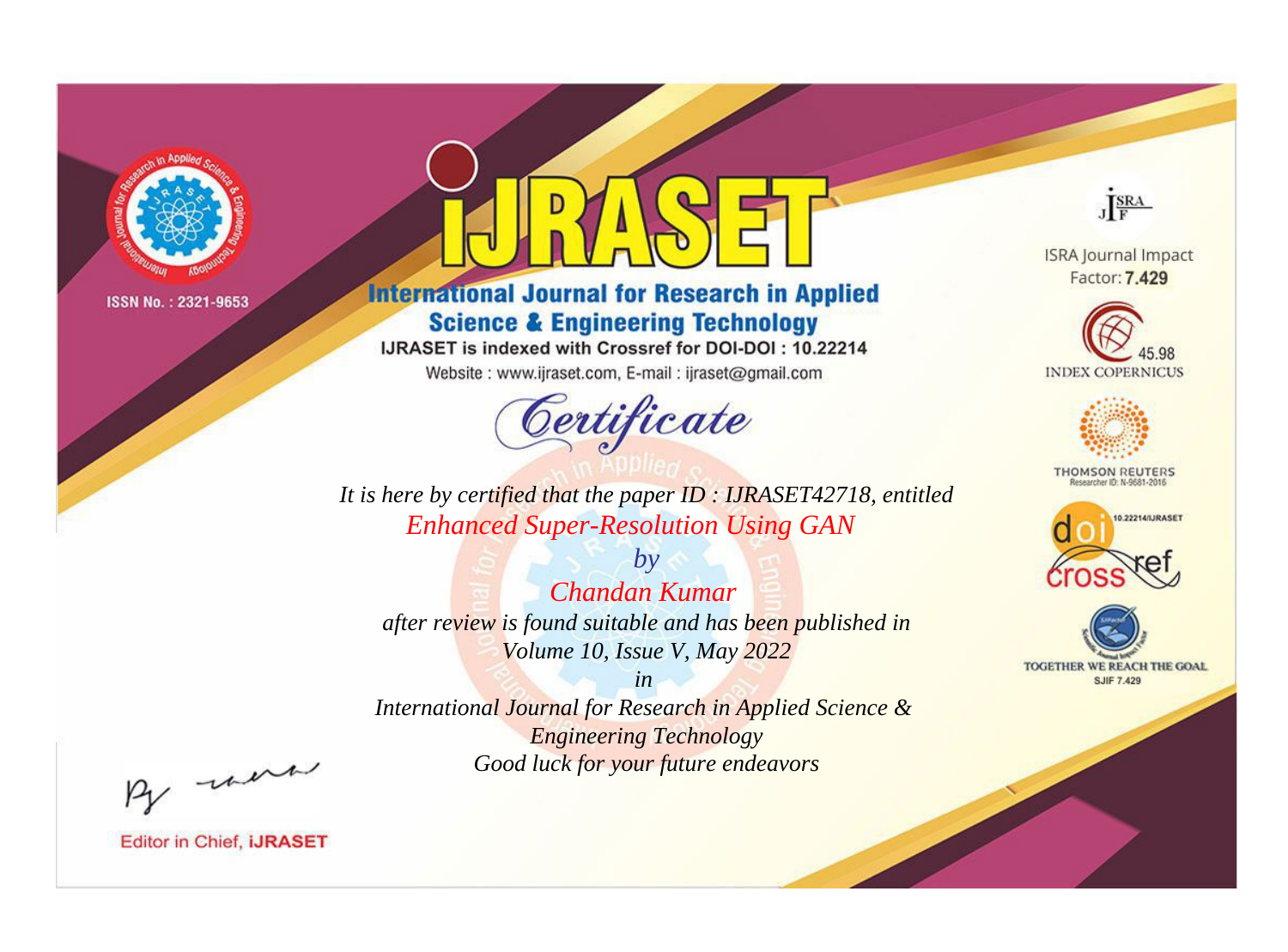

# **International Journal for Research in Applied Science & Engineering Technology**

IJRASET is indexed with Crossref for DOI-DOI: 10.22214

Website: www.ijraset.com, E-mail: ijraset@gmail.com



JERA

**ISRA Journal Impact** Factor: 7.429





**THOMSON REUTERS** 



TOGETHER WE REACH THE GOAL **SJIF 7.429** 

It is here by certified that the paper ID: IJRASET42718, entitled **Enhanced Super-Resolution Using GAN** 

 $b\mathbf{v}$ **Amzad Choudhary** after review is found suitable and has been published in Volume 10, Issue V, May 2022

 $in$ International Journal for Research in Applied Science & **Engineering Technology** Good luck for your future endeavors

By morn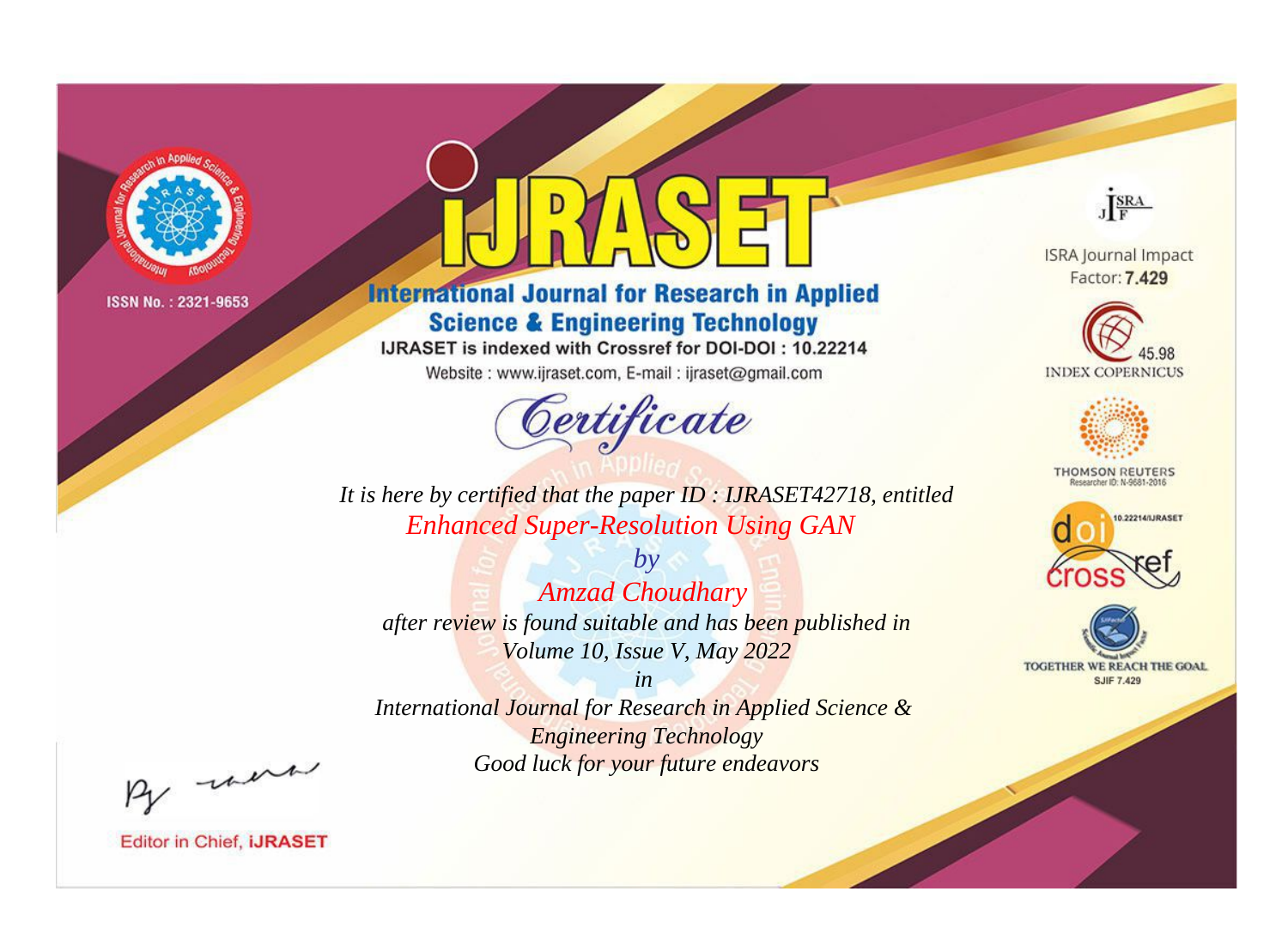

# **International Journal for Research in Applied Science & Engineering Technology**

IJRASET is indexed with Crossref for DOI-DOI: 10.22214

Website: www.ijraset.com, E-mail: ijraset@gmail.com



JERA **ISRA Journal Impact** 

Factor: 7.429





**THOMSON REUTERS** 



TOGETHER WE REACH THE GOAL **SJIF 7.429** 

*It is here by certified that the paper ID : IJRASET42718, entitled Enhanced Super-Resolution Using GAN*

*by Gurpreet Singh after review is found suitable and has been published in Volume 10, Issue V, May 2022*

*in* 

*International Journal for Research in Applied Science & Engineering Technology Good luck for your future endeavors*

By morn